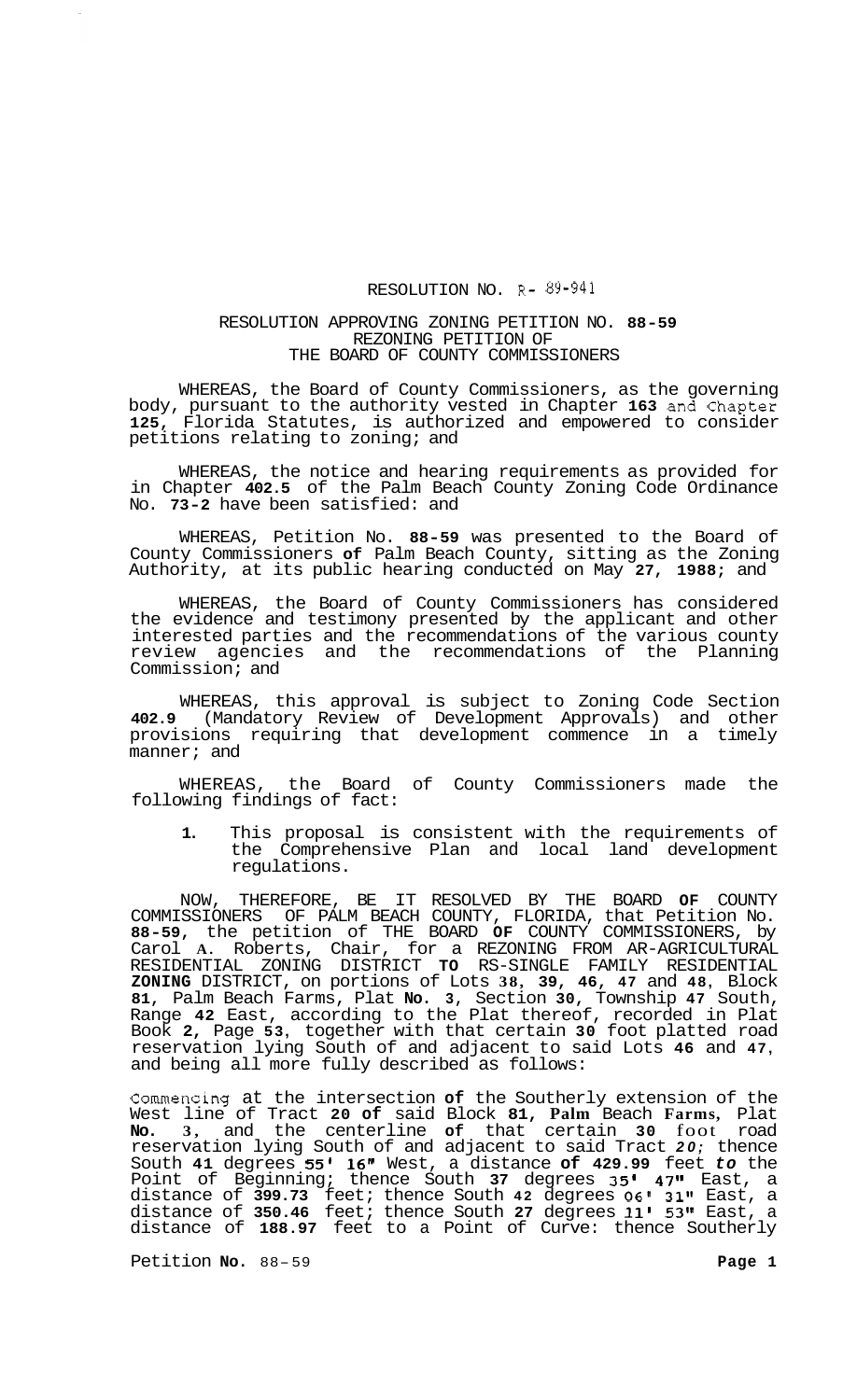through Southwesterly along a Curve to the Right with a radius of 150.00 feet and a central angle of 110 degrees 23' 20" an arc distance of 289.00 feet to a Point of Tangency: thence South 83 degrees **11'** 27" West, a distance of 319.56 feet: thence North 6 degrees 33' 33" West, a distance of 109.00 feet; thence South 84 degrees 42' 50" West, a distance of 150.53 feet: thence South 44 degrees 16' 50" West, a distance of 129.15 feet: thence North 48 degrees 58' 22" West, a distance of 45.00; thence South 41 degrees 01' 38" West, a distance of 78.07 feet to a Point on a Curve; thence Westerly through Northerly along a Curve to the Right, whose tangent bears North 72 degrees 85' 59" West, with a radius of 150.00 feet and a central angle of 82 degrees *05'* 43", an arc distance of 214.93 feet to *a* Point of Tangency: thence North 9 degrees 98' 44" East, **a** distance **of** 825.76 feet to a Point of Curve; thence Northeasterly along a Curve **to** the Right, with a radius of 100.00 feet and a central angle of 133 degrees 14 29", an arc distance of 232.55 feet to a Point of Tangency and a Point of Beginning, less that portion, more fully described as follows:

Commencing at the Northwest corner **of** Lot 32, Block 14, Sandalfoot Cove, Section Three, as recorded in Plat Book 29, at Pages 140, 141 and 142: thence Northwesterly along the East Right-of-way line of Southwest 65th Avenue, as shown on the said plat of Sandalfoot Cove, Section Three, whose tangent bears North 43 degrees 25' 41" West: with a radius of 1240.00 feet and a central angle of 05 degrees  $32'$   $41''$ , an arc distance of  $120.00$ feet to *a* Point of Tangency: thence North 48 degrees 58' 22'' West, a distance of 15.00 feet: thence North 41 degrees **01'** 38" East, a distance of 196.72 feet to the Point of Beginning: thence continuing North **41** degrees 01' 38" East, a distance of 68.07 feet: thence North 48 degrees 58' 22" West, a distance of 35.51 feet; thence North 07 degrees 07' 13" West, a distance of 40.00 feet: thence South 80 degrees 55' 04" East, **a** distance **of**  40.00 feet: thence North *09* degrees 04' 56" East, a distance of 31.40 feet; thence North *80* degrees 55' 04" West, a distance of 16.60 feet: thence North 09 degrees 04' 56" East, a distance of 144.40 feet; thence North 80 degrees 55' 04" West, **a** distance of 147.08 feet: thence South *09* degrees 98' 44" West, a distance of 142.01 feet to a Point of Curve: thence Southeasterly, along a Curve to the Left, with a radius of 150.00 feet and a central angle **of** 82 degrees *05'* 43", an arc distance of 214.93 feet to the Point **of** Beginning, and being located approximately 350 feet east of Southwest 65th Avenue, and approximately **150** feet south of Southwest 3rd Street, was approved as advertised.